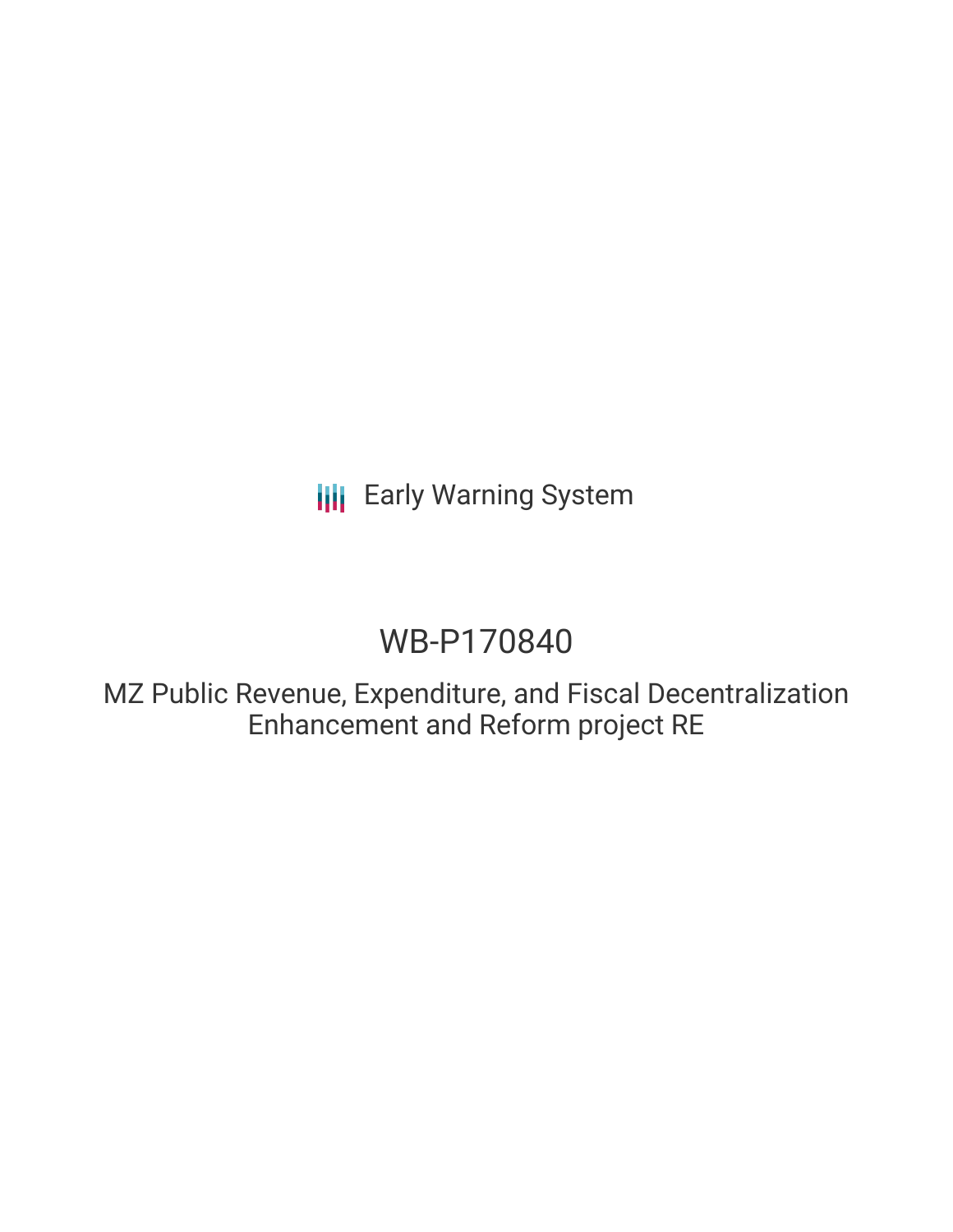

### **Quick Facts**

| <b>Countries</b>              | Mozambique               |
|-------------------------------|--------------------------|
| <b>Financial Institutions</b> | World Bank (WB)          |
| <b>Status</b>                 | Proposed                 |
| <b>Bank Risk Rating</b>       | U                        |
| <b>Voting Date</b>            | 2019-12-20               |
| <b>Borrower</b>               | Government of Mozambique |
| <b>Sectors</b>                | Law and Government       |
| <b>Project Cost (USD)</b>     | \$16.00 million          |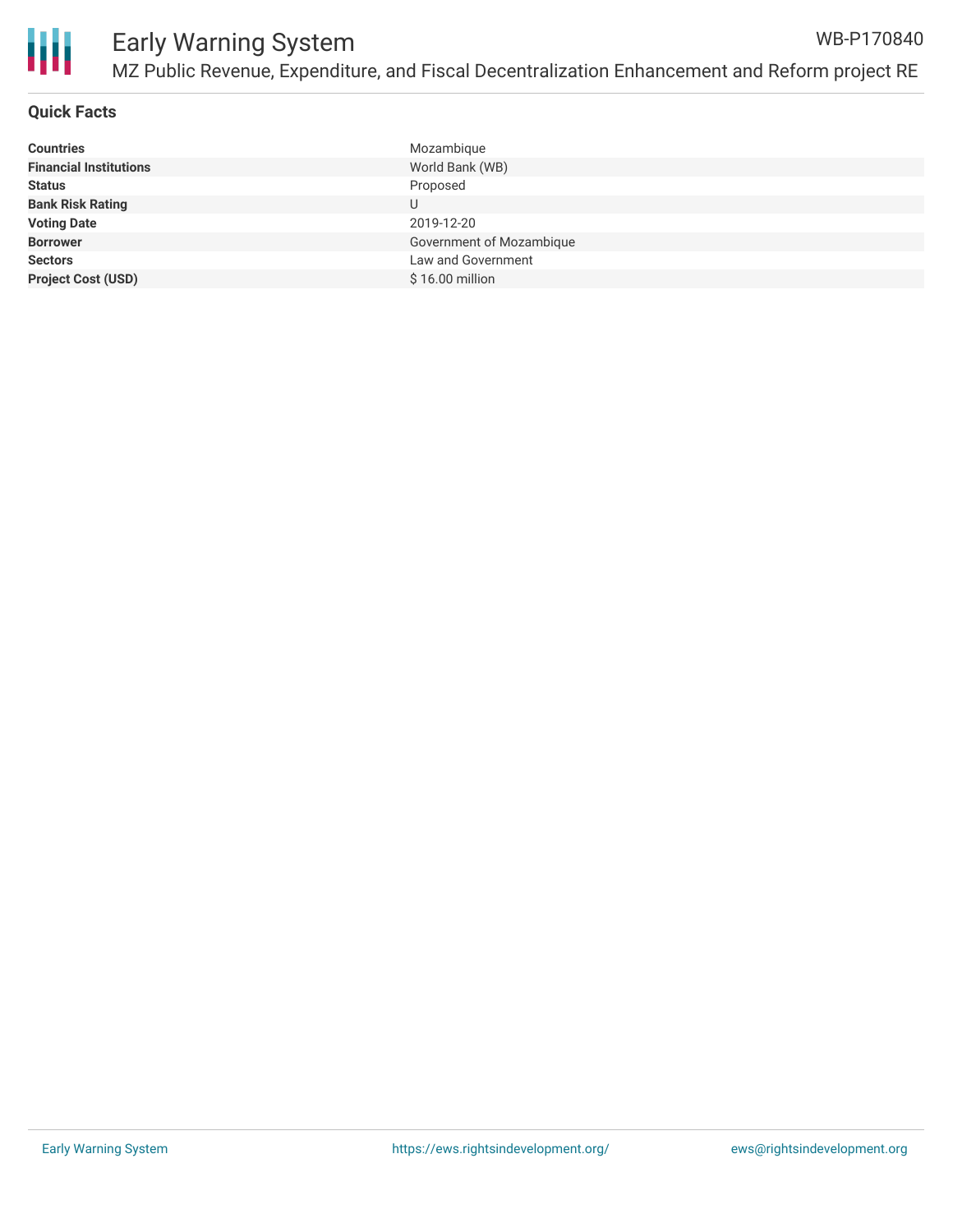#### **Project Description**

The proposed project objective is to enhance public financial management by strengthening (a) revenue mobilization, (b) expenditure management and control, and (c) fiscal decentralization.

The project has three components:

- 1. Strengthen capacity for revenue management aims at 1) improving tax policy analysis and formulation and 2) enhancing the efficiency of tax collection and management. This component will finance technical assistance to AT and MEF-DEEF.
- 2. Strengthen capacity for expenditure management aims at 1) strengthening the efficiency and transparency in cash management, 2) improving the expenditure chain, 3) enhancing procurement performance and 4) improving the quality, comprehensiveness and use of budget reporting. This component will finance technical assistance to support MEF directorates, UFSA and UGEAs, IGF, and sector ministries.
- 3. Strengthen capacity for fiscal decentralization aims at strengthening i) policies, legislation and institutions and ii) enhancing fiscal transfers and budget management at subnational level. This component will finance technical assistance to MEF and subnational entities.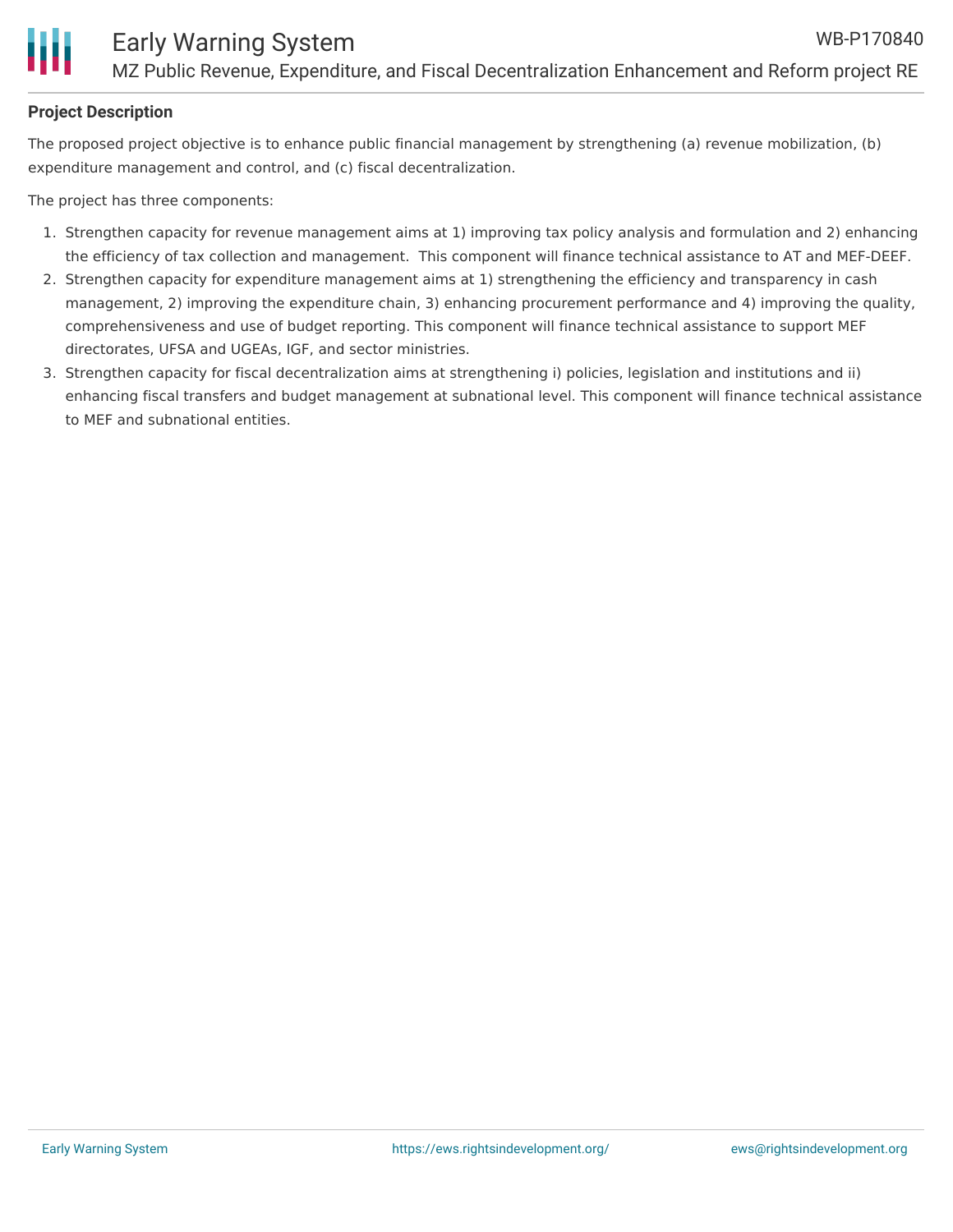

### Early Warning System MZ Public Revenue, Expenditure, and Fiscal Decentralization Enhancement and Reform project RE WB-P170840

#### **Investment Description**

World Bank (WB)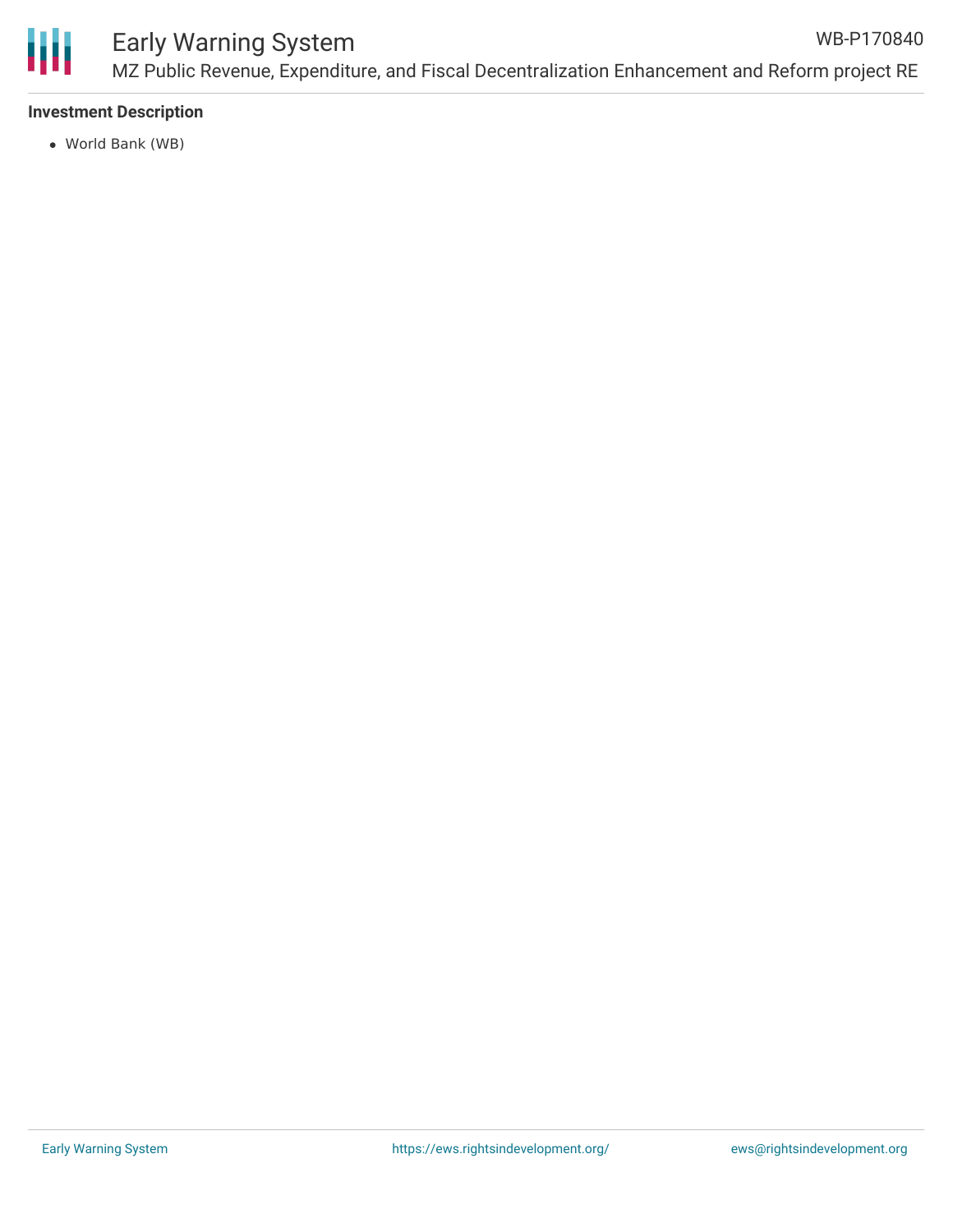

#### **Contact Information**

**World Bank:**

Nicoletta Feruglio Senior Public Sector Specialist

**Borrower:** Ministry of Economy and Finances

#### **Implementing Agencies:**

Centro de Desenvolvimento de Sistemas de Informação e Finanças Herminio Sueia Director General [hersueia@gmail.com](mailto:hersueia@gmail.com) Autoridade Tributaria

Horacio Simao Director General [simaohoje@gmail.com](mailto:simaohoje@gmail.com)

#### **ACCOUNTABILITY MECHANISM OF WORLD BANK**

The World Bank Inspection Panel is the independent complaint mechanism and fact-finding body for people who believe they are likely to be, or have been, adversely affected by a World Bank-financed project. If you submit a complaint to the Inspection Panel, they may investigate to assess whether the World Bank is following its own policies and procedures for preventing harm to people or the environment. You can contact the Inspection Panel or submit a complaint by emailing ipanel@worldbank.org. You can learn more about the Inspection Panel and how to file a complaint at: http://ewebapps.worldbank.org/apps/ip/Pages/Home.aspx.